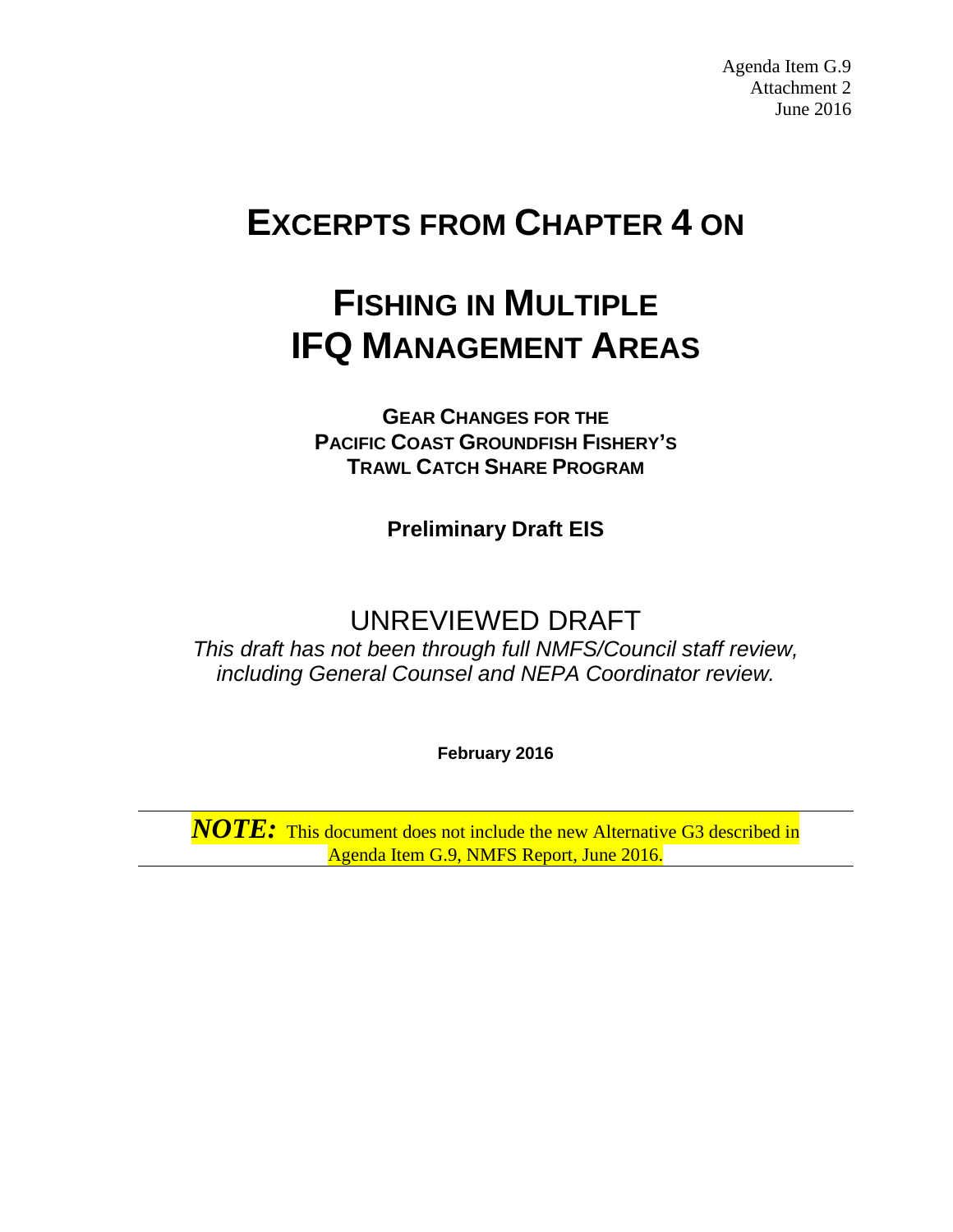#### **4.7 Fishing in Multiple IFQ Management Areas (G)**

Section 4.7 evaluates the impacts of the alternatives on fishing in multiple IFQ management areas during a single fishing trip in the trawl catch share program. As noted in the section title, this is labeled issue G to help the reader differentiate the issues in Sections 4.1 through 4.8. The alternatives are analyzed by environmental component: physical component (Section 4.7.1), biological component (Section 4.7.2), and socioeconomic component (Section 4.7.3). Table 4-11 summarizes the impacts for these environmental components.

The Shorebased IFQ Program includes IFQ management areas, specified in regulation at  $§660.140(c)(2)$ , that are based on the stock information for select species, harvest allocations, and the corresponding QS for species. The IFQ management areas are as follows:

- Between the U.S./Canada border and 40°10′ N. latitude
- Between 40°10′ N. latitude and 36° N. latitude
- Between 36° N. latitude and 34°27′ N. latitude
- Between 34°27′ N. latitude and the U.S./Mexico border

As described in Section 2.7, there are two alternatives for fishing in multiple IFQ management areas on a single fishing trip. These are labeled Alternatives G1 and G2 to help the reader differentiate the alternatives from alternatives for other gear-related issues in this EIS.

- **Multiple Areas Alternative G1 (No-action)** Fishing in multiple IFQ management areas would remain restricted under Alternative G1 (No-action). In the Shorebased IFQ Program, trawl vessels could not fish in more than one IFQ management area on the same trip.
- **Multiple Areas Alternative G2**  Fishing in multiple IFQ management areas on the same trip would be allowed. If retaining catch from multiple IFQ management areas on a single trip, then catch would have to be sorted by IFQ management area and recorded on separate electronic fish tickets.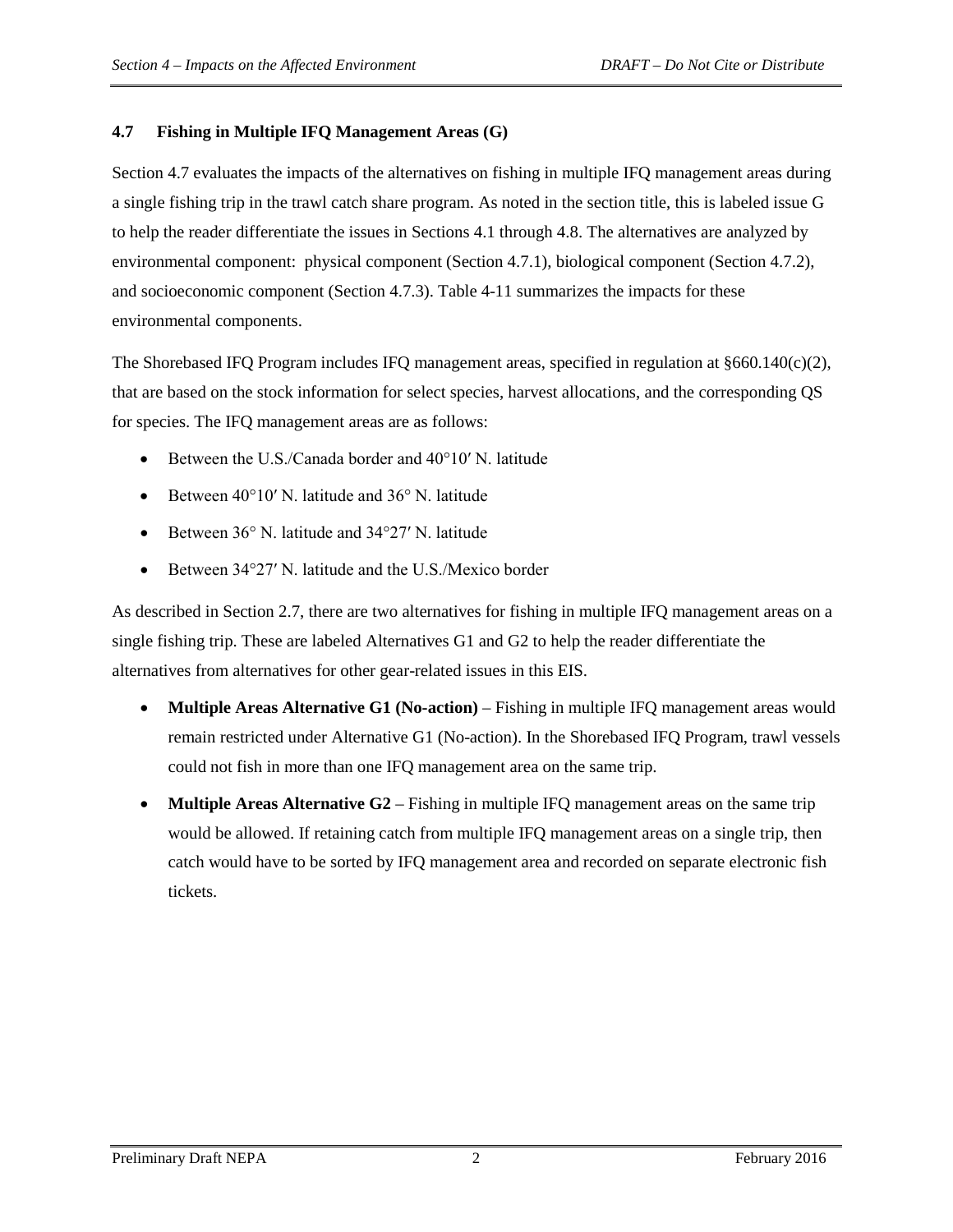| <b>Multiple IFQ Management Areas (G)</b>                             |                                                                                                                       |                                                                                       |                                                                                                                                                                                                                                            |                                                                                                                                                                                                                                                         |  |  |  |  |
|----------------------------------------------------------------------|-----------------------------------------------------------------------------------------------------------------------|---------------------------------------------------------------------------------------|--------------------------------------------------------------------------------------------------------------------------------------------------------------------------------------------------------------------------------------------|---------------------------------------------------------------------------------------------------------------------------------------------------------------------------------------------------------------------------------------------------------|--|--|--|--|
|                                                                      |                                                                                                                       | Physical<br><b>Impacts</b>                                                            | <b>Biological Impacts</b>                                                                                                                                                                                                                  | <b>Socioeconomic Impacts</b>                                                                                                                                                                                                                            |  |  |  |  |
| <b>Multiple Areas</b><br><b>Alternative</b><br><b>G1</b> (No-action) | Only fish in<br>one area per<br>trip                                                                                  | <i>Ecosystem:</i> Low<br>negative impact.<br>EFH: Neutral<br>impact.                  | Target species: Neutral impact on<br>overall harvest or stock productivity.<br>Non-target species: Neutral impact on<br>overall harvest or stock productivity.<br>Protected species: Low negative impact<br>on salmon and eulachon.        | <i>Harvesters:</i> Low negative impact.<br>Processors: Neutral impact.<br>Fishing Communities: Low to medium<br>negative impact with magnitude<br>dependent on proximity to management<br>lines.<br><i>Management entities:</i> Low positive<br>impact. |  |  |  |  |
| <b>Multiple Areas</b><br><b>Alternative</b><br>G <sub>2</sub>        | Fish in<br>multiple areas<br>per trip. Sort<br>catch by area.<br>Record on<br>separate<br>electronic fish<br>tickets. | Ecosystem: Low<br>negative impact.<br>--------------------<br>EFH: Neutral<br>impact. | Target species: Neutral impact on<br>overall harvest or stock productivity.<br>Non-target species: Neutral impact on<br>overall harvest or stock productivity.<br><i>Protected species:</i> Low negative impact<br>on salmon and eulachon. | Harvesters: Medium positive impact.<br>Processors: Neutral impact.<br><i>Fishing Communities:</i> Low to medium<br>positive impact with magnitude<br>dependent on proximity to management<br>lines.<br>Management entities: Low negative<br>impact.     |  |  |  |  |

|  |  |  | Table 4-11. Summary of physical, biological, and socioeconomic impacts for fishing in multiple IFQ management areas (G). |
|--|--|--|--------------------------------------------------------------------------------------------------------------------------|
|  |  |  |                                                                                                                          |
|  |  |  |                                                                                                                          |

Note: Impacts of Alternative G2 are compared to Alternative G1 (No-action).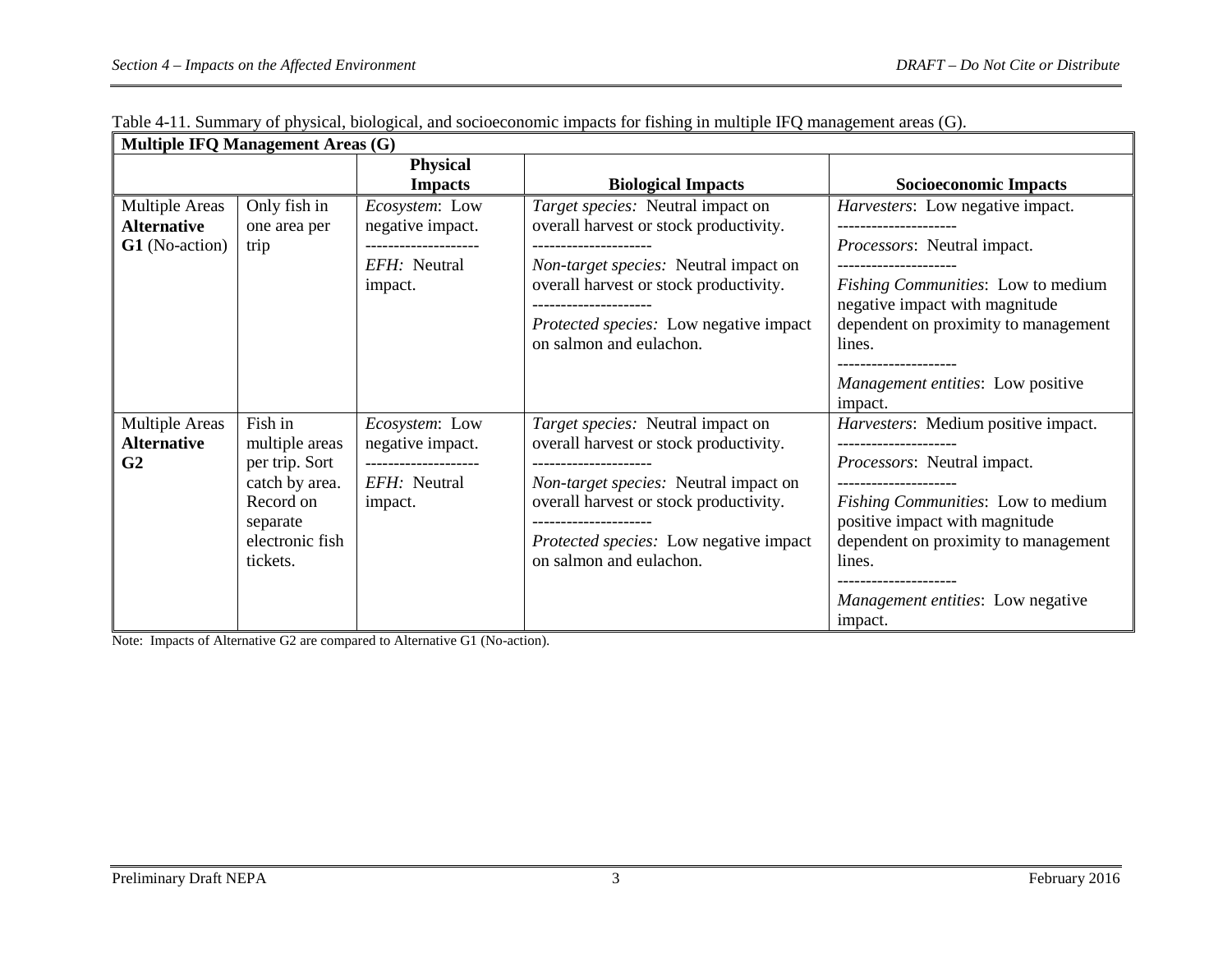# **4.7.1 Physical Environment**

This section evaluates the physical impacts of the alternatives for fishing in multiple IFQ management areas on a single fishing trip. Section 4.7.1.1 considers the impacts on the Pacific Coast Marine Ecosystem. Section 4.7.1.2 considers impacts on essential fish habitat or EFH. Table 4-11 summarizes the physical impacts of the alternatives.

# **4.7.1.1 Pacific Coast Marine Ecosystem**

Section 3.1.1 provides background on the Pacific Coast Marine Ecosystem. This section uses that information to evaluate the impacts of the alternatives on the Pacific Coast Marine Ecosystem.

# **4.7.1.1.1 Multiple Areas Alternative G1 (No-action)**

Alternative G1 (no-action) would have an ongoing low negative impact on the Pacific Coast Marine Ecosystem. This impact would result from fishing activity and removal of a portion of the stocks for various marine species.

# **4.7.1.1.2 Multiple Areas Alternative G2**

Alternative G2 would have the same (low negative) impact on the Pacific Coast Marine Ecosystem as Alternative G1 (No-action).

# **4.7.1.2 Essential Fish Habitat**

Section 3.1.2 provides background on EFH. This section uses that information to evaluate the impacts of the alternatives on EFH.

# **4.7.1.2.1 Multiple Areas Alternative G1 (No-action)**

Under Alternative G1 (No-action), EFH protections would continue to prohibit bottom contact gear, including bottom trawl and fixed gear, from specific areas designated as EFH. Alternative G1 (Noaction) would likely have a neutral impact on EFH because those areas remain protected.

# **4.7.1.2.2 Multiple Areas Alternative G2**

Alternative G2 would have the same (neutral) impact as Alternative G1 (No-action) because EFH protections for bottom contact gear, including bottom trawl and fixed gear, would remain in place. While there might be some redistribution of impacts on the seafloor and habitat, Alternative G2 would not change the areas that could be fished.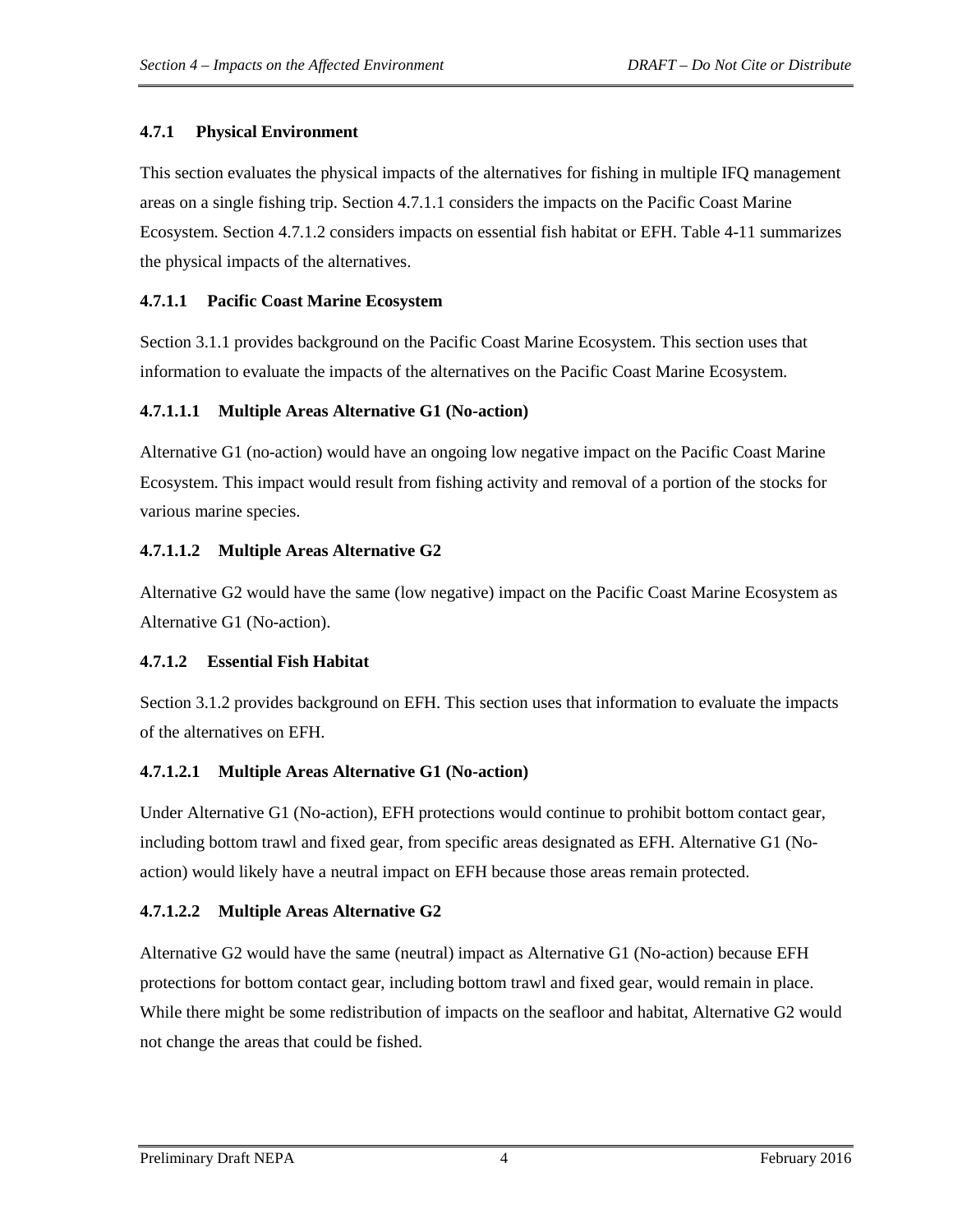#### **4.7.2 Biological Environment**

This section evaluates the biological impacts of the alternatives for fishing in multiple IFQ management areas on a single fishing trip. Section 4.7.2.1 considers the impacts on groundfish target species. Section 4.7.2.2 considers impacts on non-target species. Section 4.7.2.3 considers impacts on protected species. Table 4-11 summarizes the biological impacts of the alternatives.

#### **4.7.2.1 Target Species**

Groundfish target species are described in Section 3.2.1. The primary target species in the groundfish trawl catch share program are as follows: Pacific whiting (with midwater trawl), Dover sole (with bottom trawl), thornyheads (shortspine and longspine with bottom trawl), sablefish (with bottom trawl and fixed gear), petrale sole (with bottom trawl), widow rockfish (with midwater trawl), yellowtail rockfish (with midwater trawl), and chilipepper rockfish (with midwater trawl).

#### **4.7.2.1.1 Multiple Areas Alternative G1 (No-action)**

Under Alternative G1 (No-action), target species would continue to be managed to sustainable levels under provisions of the Groundfish FMP. Within the trawl catch share program, the target species catch would continue to be managed with allocations for most target species, and in the Shorebased IFQ Program, with quota pounds for all target species. In addition, all sectors of the trawl catch share program (Shorebased IFQ, MS Coop, and C/P Coop) would continue to be fully monitored. There would continue to be 100 percent monitoring and accountability for target species catch.

The IFQ management areas were established with implementation of the trawl catch share program in 2011. They were based on species' areas, as specified in the harvest limit tables for all IFQ species combined. Groupings and area subdivisions for IFQ species are those groupings and area subdivisions for which annual catch limits or annual catch targets are specified in Tables 1a and 2d in 50 CFR Part 660, Subpart C in Federal regulation, and those for which there is an area-specific, precautionary harvest policy. For example, some IFQ species are managed as either a single species with different QSs by area (e.g., shortspine thornyhead north and south of 34° 27' N. latitude), or as a single species in one area and as a component of a species group in another area (e.g., Pacific ocean perch north of 40°10′ N. latitude and minor slope rockfish south of 40°10′ N. latitude). To address the different quota pounds for species in the different IFQ management areas, vessels were prohibited from fishing in different areas during the same trip. Because landings in the Shorebased IFQ Program would include a mix of all hauls taken during a single trip, a vessel would be required to fish entirely in one IFQ management area during any trip to address sorting requirements, at-sea observation, and enforcement of IFQ limits.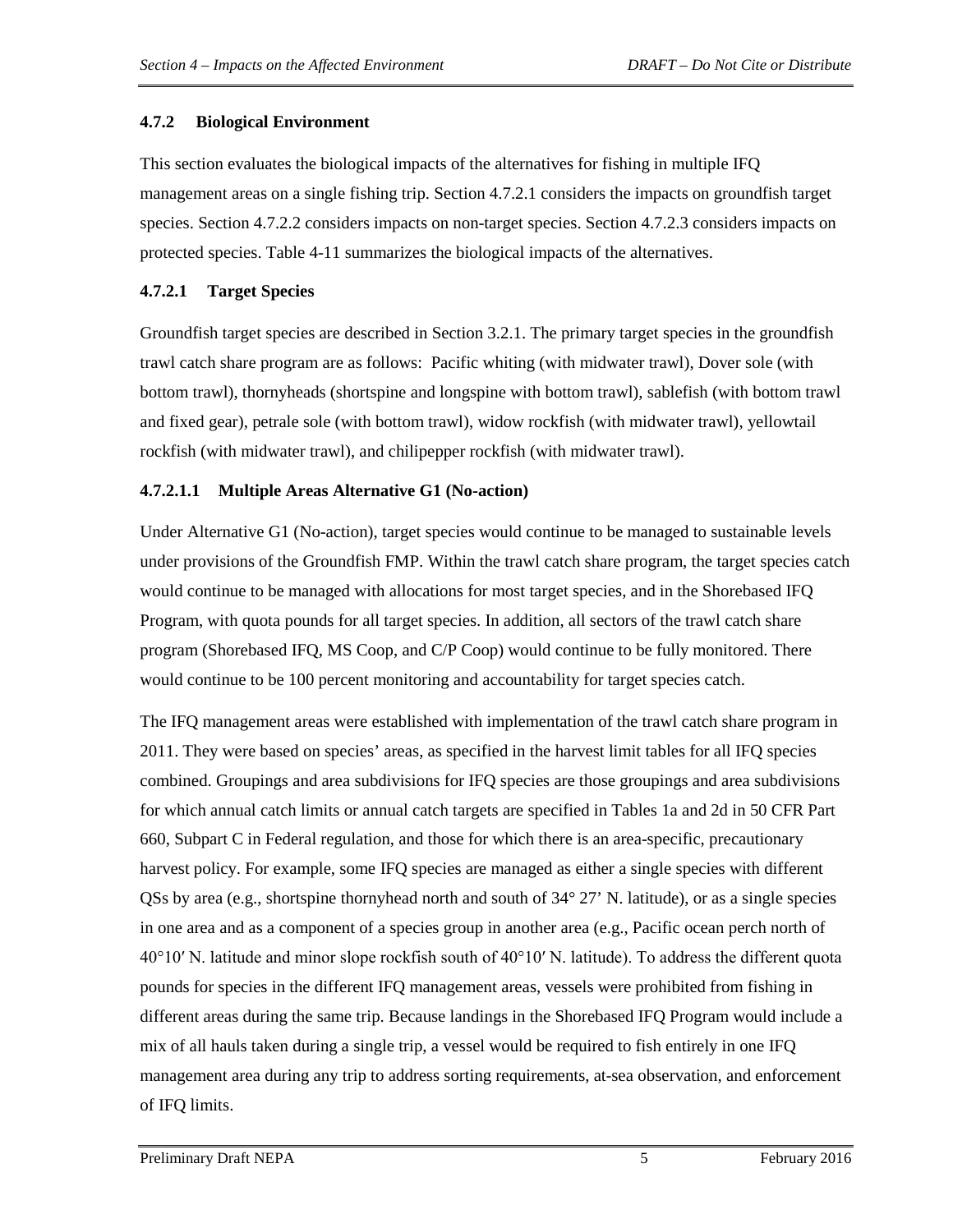In the Shorebased IFQ Program, retained and discarded catch of all species (groundfish (target and non-target species), non-groundfish (non-target species), and protected species) is tracked by 100 percent monitoring using at-sea observers and shorebased catch monitors. Landings of IFQ species, including target species, are reported on electronic fish tickets by first receivers. The electronic fish ticket also records what gear type was fished on the trip in what IFQ management area. In addition, the catch monitor tracks and records landed catch during the offload and reports landed catch in the online IFQ vessel account system. The higher of the two catch values is then deducted from the vessel's quota pounds for IFQ species.

There is a low risk of catch exceeding the trawl allocations under Alternative G1 (No-action). Fish is tracked by the IFQ management area in which it is caught, and it is counted against the appropriate allocations. The No-action Alternative would not be likely to jeopardize the sustainability of any target species because it would not increase the harvest of available target species over that which is currently available for the trawl catch share program established under the biennial harvest specifications and management measures. Total mortality (catch and discard) would continue to be set at sustainable levels. Alternative G1 (No-action) would likely have a neutral impact on overall harvest and stock productivity.

#### **4.7.2.1.2 Multiple Areas Alternative G2**

As described under Alternative G1 (No-action), target species would continue to be managed to sustainable levels with individual accountability and 100 percent monitoring of target species under Alternative G2. Catch would continue to be sorted and stored on the vessels by IFQ management area. Allowing vessels to fish in multiple IFQ management areas on a single fishing trip under Alternative G2 would have the same (neutral) impact on overall harvest of target species and stock productivity as Alternative G1 (No-action).

The electronic fish ticket would have to capture which fish were caught in what IFQ management area for catch accounting. Data on the management area where fish were caught contribute to stock assessments, in part, to determine removals from particular stocks for stock productivity and, ultimately, annual overfishing levels and acceptable biological catches for groundfish species. If catch were sorted on the vessel by IFQ management areas, 100 percent at-sea monitoring would remain, and multiple electronic fish tickets would be used to capture which fish were caught in what management areas on a trip, enabling tracking species retained for catch accounting and stock assessment data. If multiple fish tickets were used, it would be beneficial to include a new field on the fish ticket with the trip identifier. For trips recorded on multiple fish tickets, this would improve the accuracy of the trip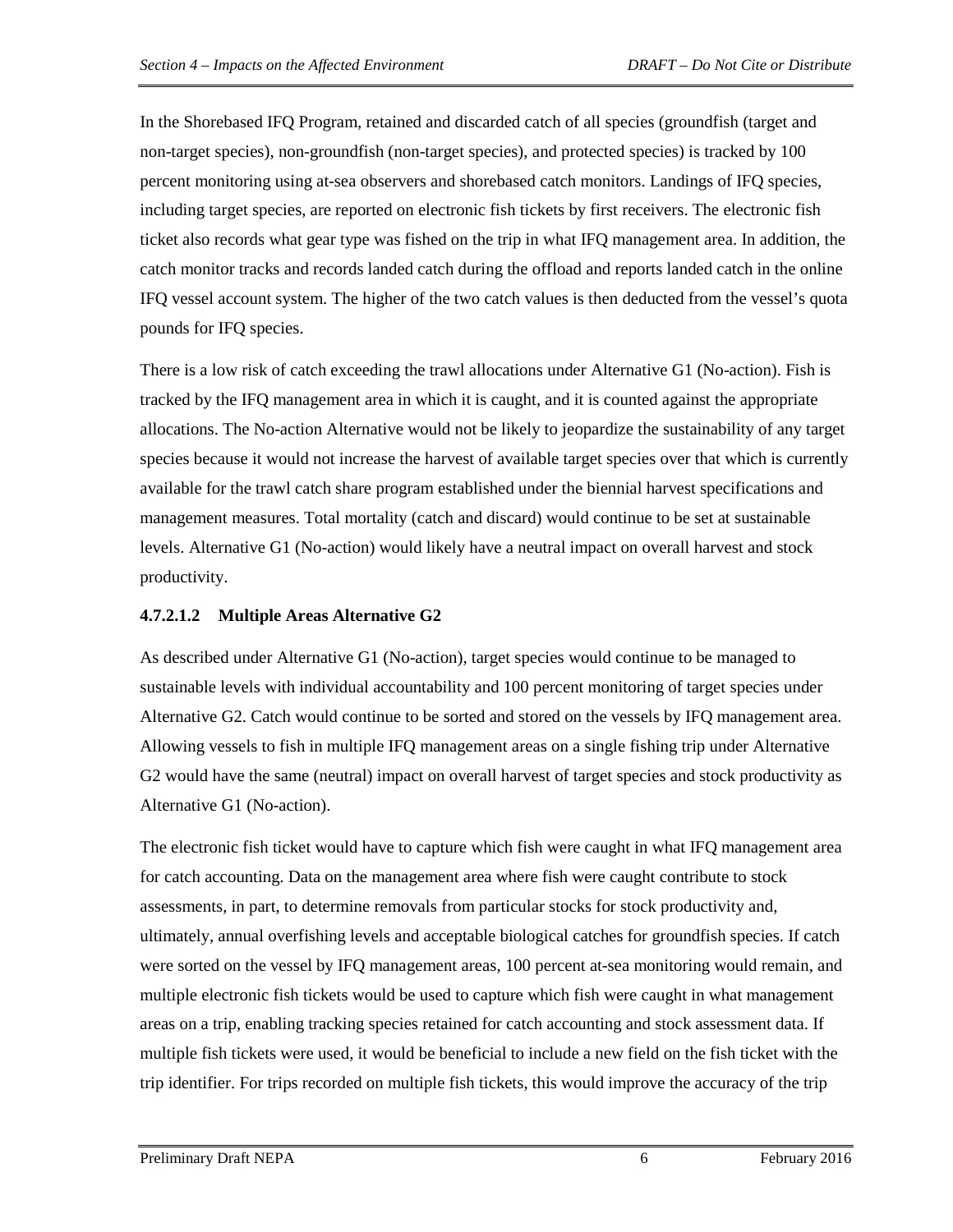data by reducing the time and the assumptions managers sometimes would have to make to reconstruct trip level data.

#### **4.7.2.2 Non-target Species**

Non-target species caught in the trawl catch share program are described in Section 3.2.2. Depending on the fishing strategy, target species in one fishery (e.g., sablefish caught in the DTS fishery) may be a non-target species in another (e.g., sablefish caught in the pelagic rockfish fishery). The primary nontarget species in the groundfish trawl catch share program by fishery are as follows:

- Pacific whiting fisheries minor slope rockfish north of  $40^{\circ}10'$  N. latitude, other groundfish, widow rockfish, yellowtail rockfish, and other non-groundfish (greater than 50 mt on average from 2011 to 2014, see Table 3-3).
- Non-whiting trawl fisheries chilipepper rockfish, darkblotched rockfish, English sole, lingcod north of  $40^{\circ}10'$  N. latitude, minor slope rockfish north and south of  $40^{\circ}10'$  N. latitude, Pacific cod, Pacific whiting, splitnose rockfish south of  $40^{\circ}10'$  N. latitude, widow rockfish, non-FMP flatfish, and non-FMP skates (between 50 mt and 500 mt on average from 2011 to 2014, Table 3-3).
- Fixed gear fisheries longnose skate, minor slope rockfish north and south of 40°10' N. latitude, other groundfish, shortspine thornyhead north of 34°27' N. latitude, and other nongroundfish (greater than 5 mt on average from 2011 to 2014, Table 3-3).

#### **4.7.2.2.1 Multiple Areas Alternative G1 (No-action)**

For non-target groundfish species (including overfished species and spiny dogfish) and Pacific halibut, regulations are in place under the Pacific Coast Groundfish FMP and the Halibut Act and Area 2A Catch Sharing Plan to limit incidental catch of halibut and groundfish to ensure that impacts on these species are sustainable. These regulations include quotas, trip/possession limits, size limits, and time/area closures. For non-target groundfish species that are part of a stock complex, a group of different groundfish species managed as a unit, component stocks should also be monitored to ensure that no one stock's sustainability is jeopardized. For non-groundfish species, regulations in place for HMS and CPS establish harvest limits and account for other sources of mortality.

Under Alternative G1 (No-action), total catch of non-target species, including overfished groundfish species, would be likely to remain comparable to recent years and within acceptable harvest levels. There would be a low risk of non-target species catch exceeding acceptable incidental harvest amounts. Non-target groundfish species would continue to be 100 percent monitored and managed within sustainable harvest limits (ABCs). Non-groundfish species would continue to be monitored to varying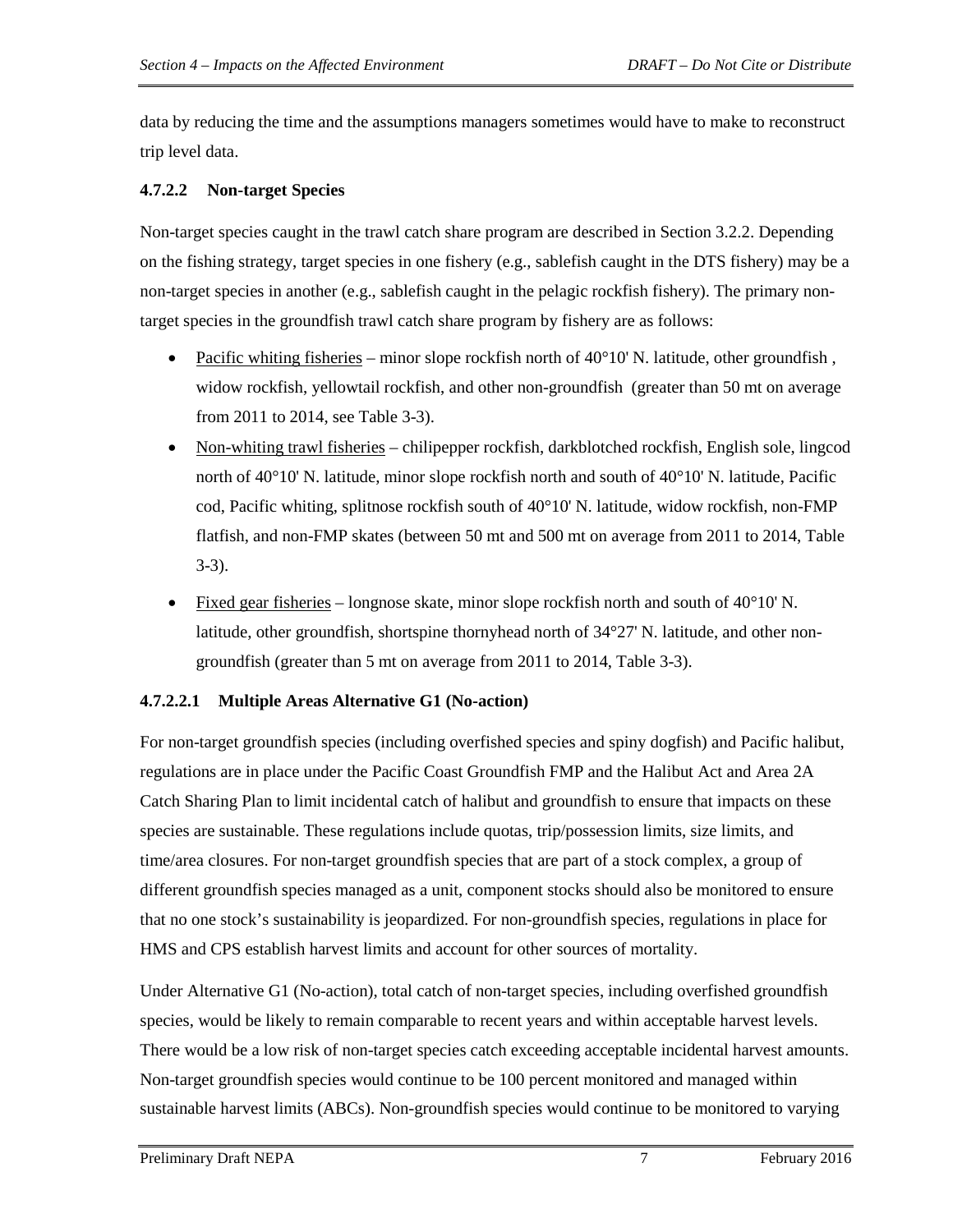degrees by fishing strategy through WCGOP and would be reported through the Groundfish Mortality Reports. Any increased catch could be addressed with appropriate management adjustments. The Noaction Alternative would not be likely to jeopardize the sustainability of any non-target species, and it would have a neutral impact on overall harvest of non-target species. Total mortality (catch and discard) would continue to be monitored to ensure that it would be at sustainable levels. Alternative G1 (No-action) would have a neutral impact on stock productivity for non-target species.

#### **4.7.2.2.2 Multiple Areas Alternative G2**

As described under Alternative G1 (No-action), non-target species, including overfished species and most non-target, non-groundfish species, would continue to be 100 percent monitored under the trawl catch share program. In addition, the WCGOP Groundfish Mortality Report would provide annual information and catch trends. Allowing vessels to fish in multiple IFQ management areas on a single fishing trip under Alternative G2 would have the same (neutral) impact on overall harvest of non-target species and stock productivity as Alternative G1 (No-action).

The electronic fish ticket would have to capture which fish were caught in what IFQ management area for catch accounting. Data on the management area where fish were caught contribute to stock assessments, in part, to determine removals from particular stocks for stock productivity and, ultimately, annual overfishing levels and acceptable biological catches for non-target groundfish species and for many non-target, non-groundfish species, like salmon, CPS, and HMS. If catch were sorted on the vessel by IFQ management areas, 100 percent at-sea monitoring would remain, and multiple electronic fish tickets would be used to capture which fish were caught in what management areas on a trip, then species retained could be tracked for catch accounting and for stock assessment data. If multiple fish tickets were used, it would be beneficial to include a new field on the fish ticket with the trip identifier. For trips recorded on multiple fish tickets, this would improve the accuracy of the trip data by reducing the time and the assumptions managers would sometimes have to make to reconstruct trip level data.

There would be an increased chance of misreporting under Alternative G2 compared to Alternative G1 (No-action). Certain species are more affected by misreporting than others. For example, bocaccio rockfish, which is under a rebuilding plan south of  $40^{\circ}10'$  N. latitude (i.e., overfished) and part of the minor shelf complex north of  $40^{\circ}10'$  N. latitude, could be fished on both sides of the  $40^{\circ}10'$  N. latitude management line, with most fish caught to the south. If the catch were misreported as minor shelf rockfish north of 40°10' N. latitude, it would, over time, impact the overfished stock. Using 100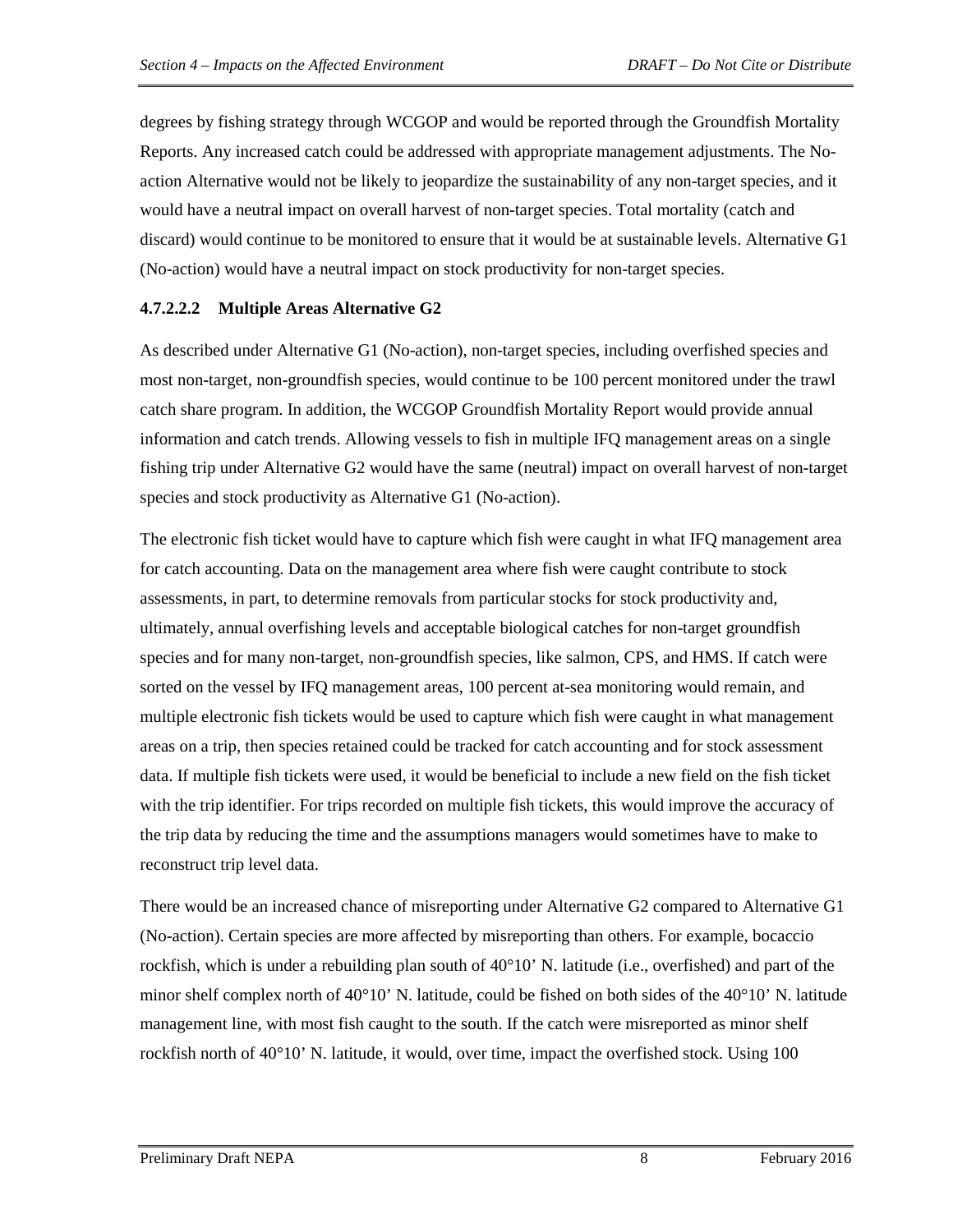percent monitoring and sorting/storing catch by management area would reduce incidences of misreporting.

#### **4.7.2.3 Protected Species**

Protected species that interact with the Pacific coast groundfish fishery are described in Section 3.2.3. Of these protected species, ESA-listed salmon and eulachon would most be the most likely species to be affected by the proposed action for trawl catch share program gear changes.

#### **4.7.2.3.1 Multiple Areas Alternative G1 (No-action)**

Under Alternative G1No-action), total catch of protected species would be likely to remain comparable to recent years which have had a low negative impact. In recent years, catch of both salmon and eulachon has exceeded levels specified in the incidental take statements, triggering reinitiation. NMFS reinitiated ESA Section 7 consultation on the FMP with respect to its effects on listed salmonids. In 2014, the Pacific whiting fishery exceeded its incidental take of Chinook salmon, triggering a reinitiation for salmon take in the groundfish fishery. Patterns of incidental catch of Chinook in groundfish fisheries show interannual variability. High years are generally followed by several lower years. On average, the groundfish fishery has remained well below amounts allowed in the incidental take statement.

At the Council's June 2015 meeting, new estimates of eulachon take from fishing activity under the FMP indicated that the incidental take threshold in the 2012 biological opinion was exceeded. The increased bycatch may be due to increased eulachon abundance. In light of the new fishery and abundance information, NMFS is evaluating the impacts of fishing under the FMP on eulachon to determine if reinitiation or modification of the incidental take statement will be necessary.

Alternative G1 (No-action) would continue to have 100 percent monitoring of protected species. The WCGOP Mortality Report would continue to provide annual information and trends in fishery interactions with protected species.

#### **4.7.2.3.2 Multiple Areas Alternative G2**

Under Alternative G2, similar to Alternative G1 (No-action), protected species, including salmon and eulachon, would continue to be 100 percent monitored under the trawl catch share program. In addition, the WCGOP Mortality Report would continue to provide annual information and catch trends. Allowing vessels to fish in multiple IFQ management areas on a single fishing trip under Alternative G2 would have the same (low negative) impact on overall harvest of protected species and stock productivity as Alternative G1( No-action).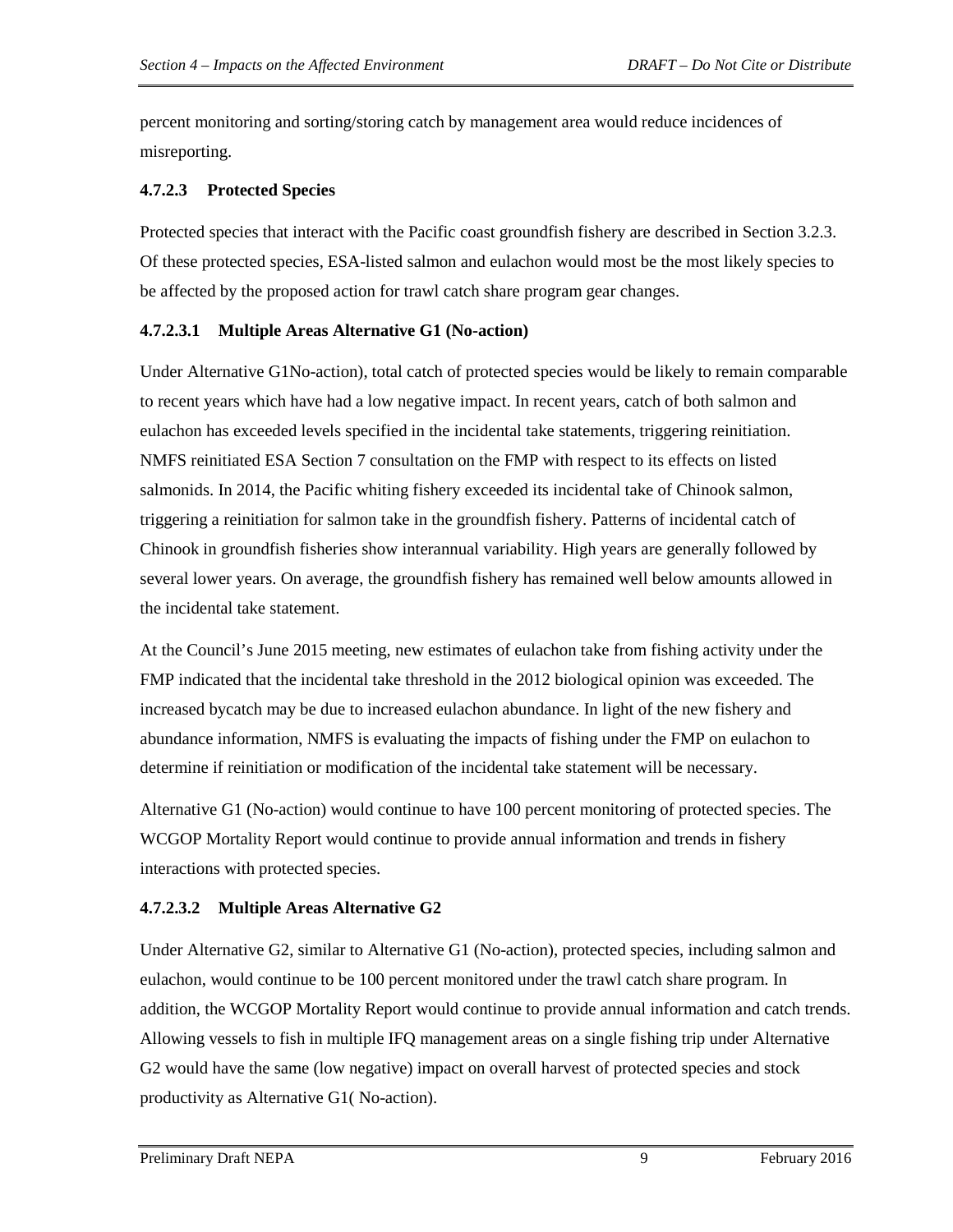The electronic fish ticket would have to capture which fish were caught in what IFQ management area to enable catch accounting and protected species management. Data on the management area where fish were caught contribute to stock assessments and ESA consultations, in part, by determining stock productivity and, ultimately, incidental take levels for protected species. If catch were sorted on the vessel by IFQ management areas, 100 percent at-sea monitoring and multiple electronic fish tickets used to capture which fish were caught in what management areas on a trip would enable tracking species retained for catch accounting and for protected species management. If multiple fish tickets were used, it would be beneficial to include a new field on the fish ticket with the trip identifier. For trips recorded on multiple fish tickets, this would improve the accuracy of the trip data by reducing the time and the assumptions managers sometimes would have to make to reconstruct trip-level data.

There would be an increased chance of misreporting under Alternative G2 compared to Alternative G1 (No-action). Certain species are more affected by misreporting than others. For example, Pacific halibut, which has an individual bycatch quota (IBQ) north of 40°10. N. latitude, but not south of  $40^{\circ}10$ . N. latitude, could be fished on both sides of the  $40^{\circ}10$ . N. latitude management line, with most fish being caught to the south. If the catch were misreported as halibut caught south of  $40^{\circ}10$ . N. latitude, it might, over time, impact the stock. Applying 100 percent monitoring and sorting/storing catch by management area would reduce incidences of misreporting.

#### **4.7.3 Socioeconomic Environment**

This section evaluates the socioeconomic impacts of the alternatives for fishing in multiple IFQ management areas on a single fishing trip. Section 4.7.3.1 considers the impacts on harvesters. Section 4.7.3.2 considers impacts on first receivers/processors. Section 4.7.3.3 considers impacts on fishing communities. Section 4.7.3.4 considers impacts on management entities. Table 4-11 summarizes the socioeconomic impacts of the alternatives.

#### **4.7.3.1 Harvesters**

Section 3.3.1 provides background on harvesters. This section uses that information to evaluate the impacts of the alternatives on the harvesters.

#### **4.7.3.1.1 Multiple Areas Alternative G1 (No-action)**

Under Alternative G1 (No-action), target species would continue to be managed to sustainable levels under provisions of the Groundfish FMP. Within the trawl catch share program, the target species catch would continue to be managed with allocations for most target species, and in the Shorebased IFQ Program, with quota pounds for all target species. In addition, all sectors of the trawl catch share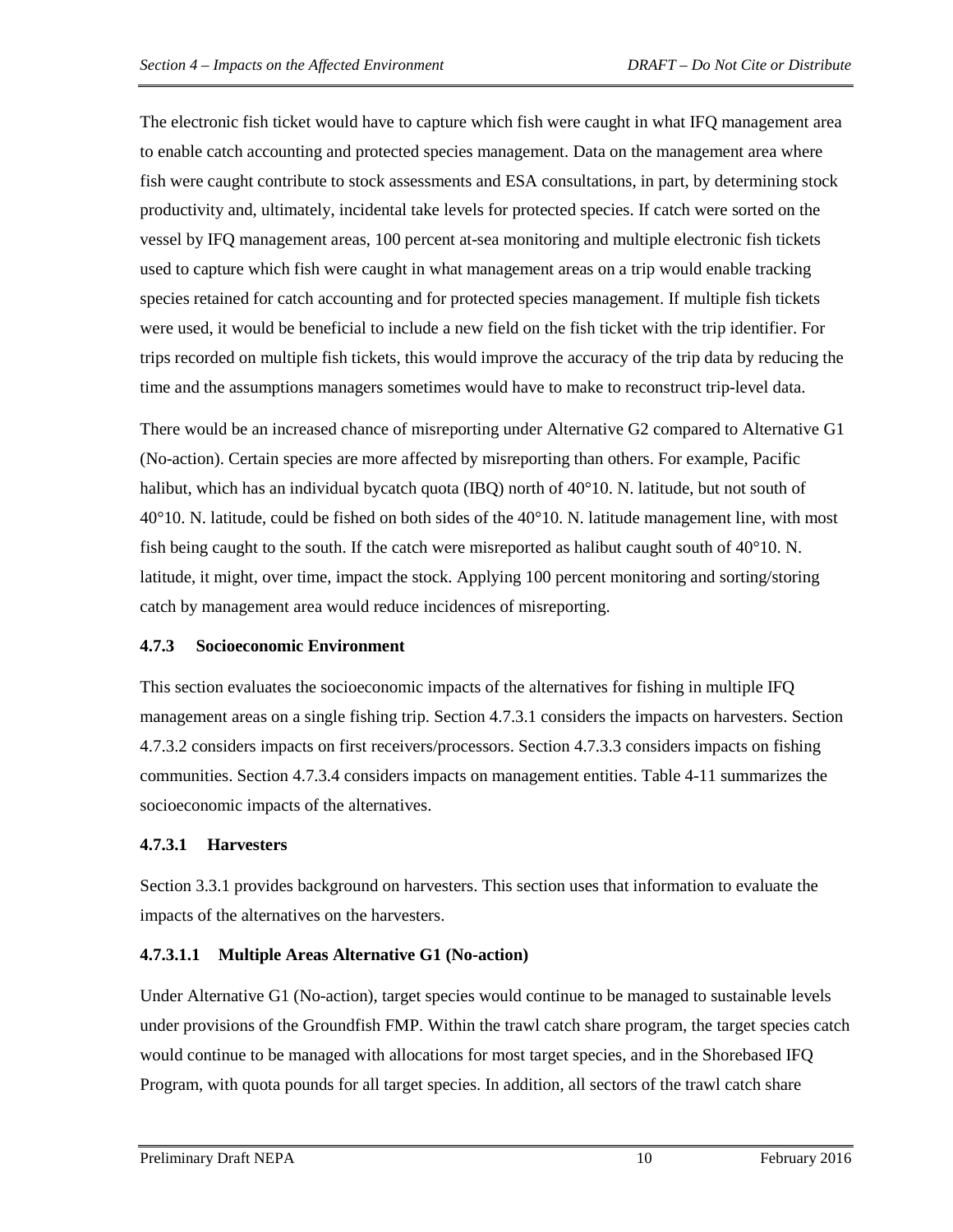program (Shorebased IFQ, MS Coop, and C/P Coop) would continue to be fully monitored. There would continue to be 100 percent monitoring and accountability for target species catch.



Alternative G1 (No-action) would have an ongoing low negative impact on harvesters by restricting the ability of fishermen to optimize fishing effort. Fishermen might have to expend extra fuel and pay for additional observer days at sea for steaming back to port in order to begin a new trip in an adjacent management area.

# **4.7.3.1.2 Multiple Areas Alternative G2**

As described under Alternative G1 (No-action), target species under Alternative G2 would continue to be managed to sustainable levels with individual accountability and 100 percent monitoring of target species. Under Alternative G2, catch would be

Figure 4-1. IFQ Management Areas.

sorted and stored on the vessels by IFQ management area. Allowing vessels to fish in multiple IFQ management areas

on a single fishing trip under Alternative G2 would likely have a medium positive impact on harvesters, particularly those having home ports near management area boundaries (Figure 4-1). The number of vessels participating and the average days at sea (Table 4-12) indicate that the greatest benefit would be for DTS and non-whiting, non-DTS trawlers in Coos Bay, Oregon, Crescent City, Eureka, and Fort Bragg, California, and for trawl-endorsed groundfish fixed gear vessels Morro Bay, California. At-sea Pacific whiting vessels might also benefit from not having to return to port to fish across management lines, as these vessels would deliver at-sea and, thus, would make fewer trips back to port than shoreside vessels.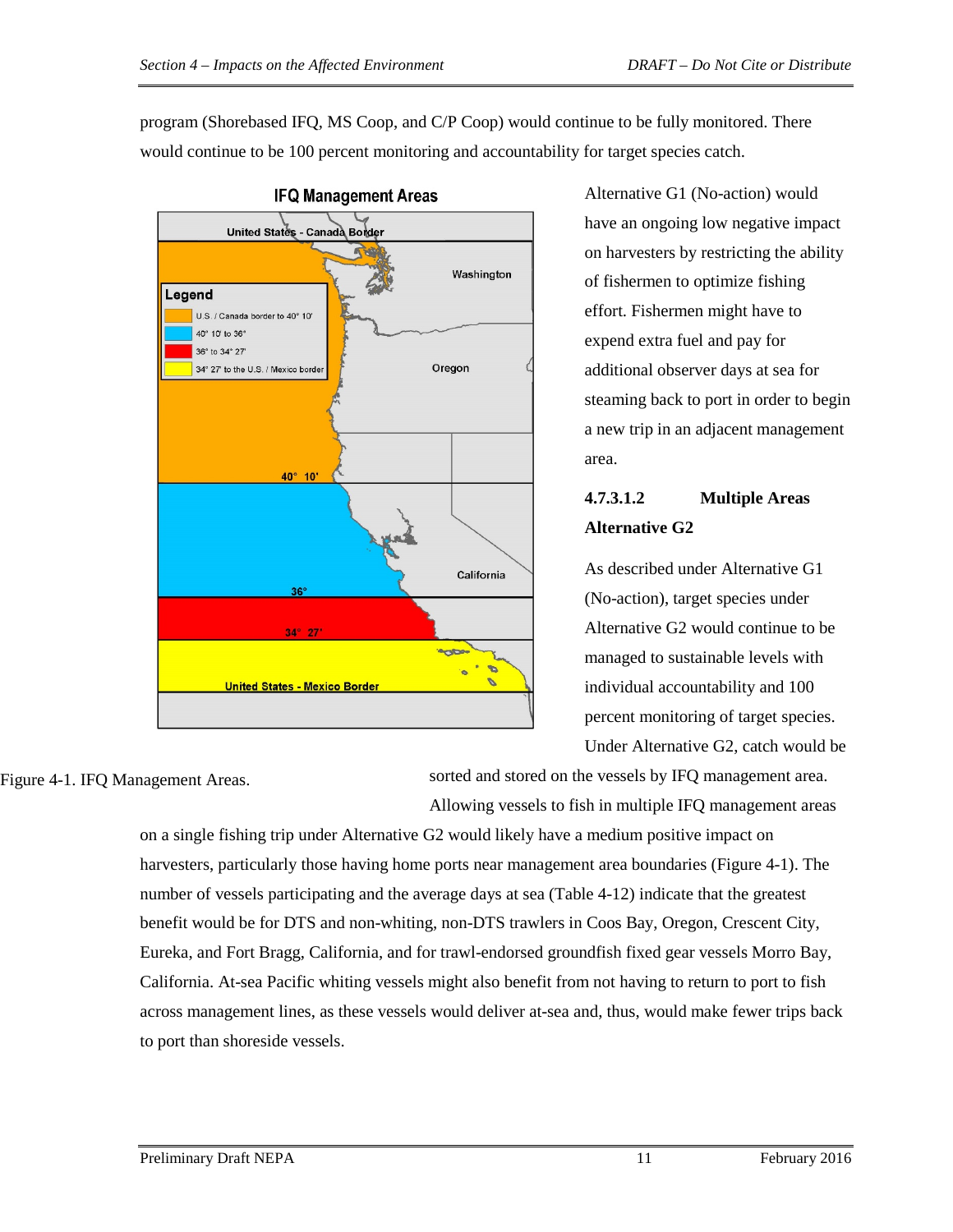|                               | At-Sea<br><b>Pacific</b><br><b>Whiting</b> | <b>Shoreside</b><br><b>Pacific</b><br><b>Whiting</b> | $\cdots$ , $\cdot$ , $\cdot$ , $\cdots$ , $\cdot$ , $\cdot$<br><b>DTS</b> Trawl | Non-whiting, non-<br><b>DTS Trawl</b> | <b>Groundfish Fixed</b><br><b>Gear with Trawl</b><br><b>Endorsement</b> |
|-------------------------------|--------------------------------------------|------------------------------------------------------|---------------------------------------------------------------------------------|---------------------------------------|-------------------------------------------------------------------------|
| Astoria                       | **                                         | 44.9(3)                                              | 58.3 (16)                                                                       | 24.7(15)                              | 41.2(5)                                                                 |
| <b>Brookings</b>              |                                            | $***$                                                | 45.6(6)                                                                         | 1.9(3)                                | $***$                                                                   |
| Coos Bay                      |                                            | **                                                   | 51.5(9)                                                                         | 15.3(7)                               | **                                                                      |
| <b>Crescent City</b>          |                                            |                                                      | 22(3)                                                                           | $**$                                  |                                                                         |
| Eureka                        |                                            |                                                      | 45.4(8)                                                                         | 3.3(3)                                |                                                                         |
| Fort Bragg                    |                                            |                                                      | 35.4(4)                                                                         | 13.2(4)                               | $***$                                                                   |
| Morro Bay                     |                                            |                                                      |                                                                                 |                                       | 36.2(6)                                                                 |
| Newport                       | 29.6(9)                                    | 47.9(15)                                             | 21.7(8)                                                                         | 7.8(5)                                | 31.4(3)                                                                 |
| <b>Puget Sound</b>            | 34.8(7)                                    | 58.2(4)                                              | 34.3(3)                                                                         | 25.0(3)                               | 34.2(4)                                                                 |
| San Francisco                 | **                                         |                                                      | **                                                                              | 19.8(3)                               | **                                                                      |
| South and central<br>WA coast |                                            | **                                                   | **                                                                              | **                                    |                                                                         |
| Tillamook                     |                                            |                                                      | **                                                                              | **                                    | **                                                                      |

Table 4-12. Average days at sea and (number of vessels) by fishery and home port (2012).

\*\* Suppressed to maintain confidentiality.

#### **4.7.3.2 First Receivers/Processors**

Section 3.3.2 provides background on first receivers/processors. This section uses that information to evaluate the impacts of the alternatives on the first receivers/processors.

#### **4.7.3.2.1 Multiple Areas Alternative G1 (No-action)**

While Alternative G1 (No-action) might inhibit optimal fishing opportunities for harvesters, it would not be likely to have any direct effect on processors, as it would not change the areas open for fishing or the gear configurations allowed for removal. Thus, expected size and species of catch would not be likely to change, and ex-vessel prices should remain the same under either alternative. Alternative G1 (No-action) would have a neutral impact on processors.

#### **4.7.3.2.2 Multiple Areas Alternative G2**

While Alternative G2 would likely be a cost savings measure for harvesters, it would likely have a low negative impact on first receivers in the form of an increased paperwork burden, as they would have to fill out additional fish tickets for trips that took place in multiple management areas. Despite this minor operational burden, the overall impact would likely be neutral, as Alternative G2 would not change the areas open for fishing, or the gear configurations allowed for removal. Thus, expected size and species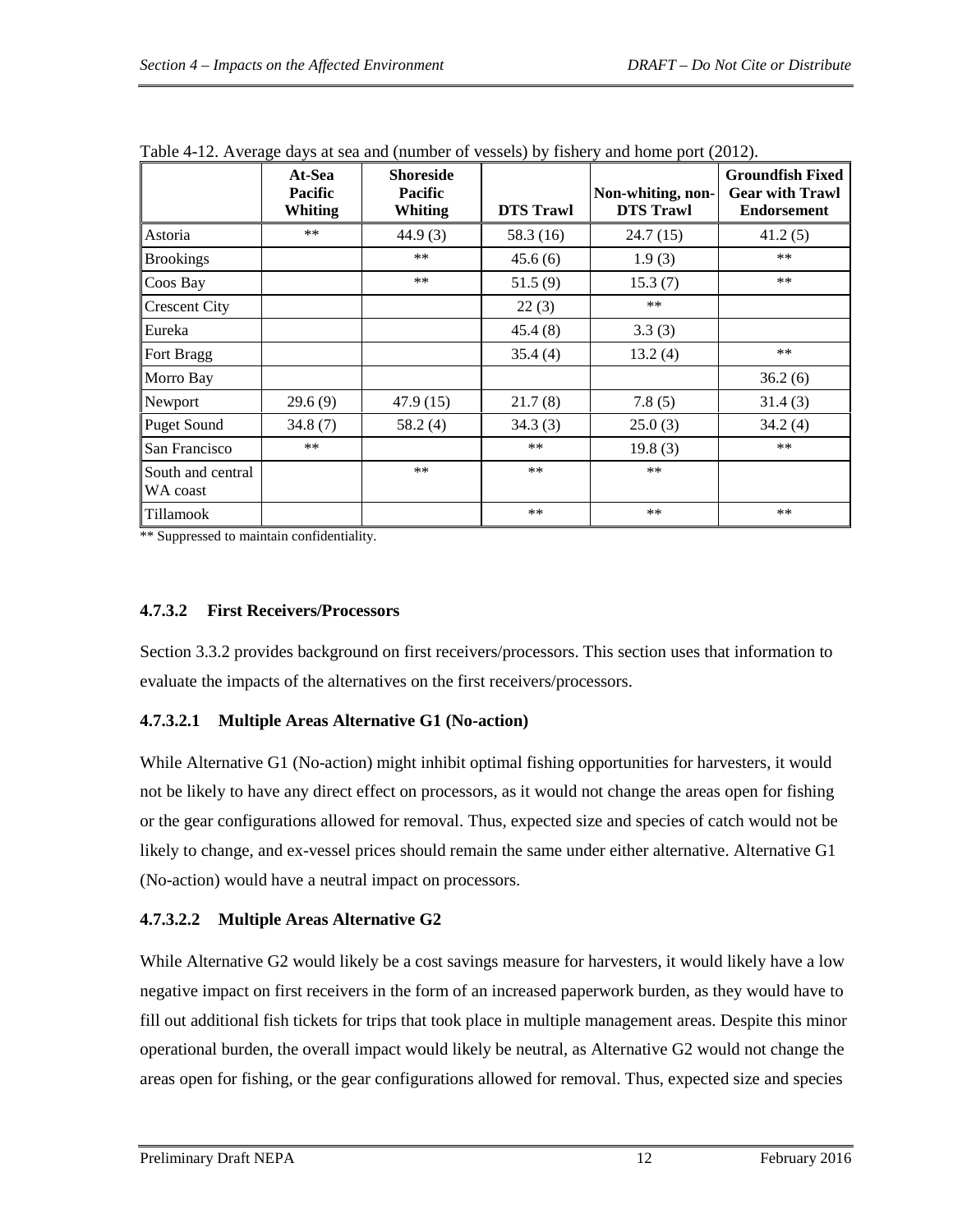of catch would not be likely to change. Similar to G1 (No-action), Alternative G2 would have a neutral impact on processors.

#### **4.7.3.3 Fishing Communities**

Section 3.3.3 provides background on fishing communities. This section uses that information to evaluate the impacts of the alternatives on the fishing communities.

#### **4.7.3.3.1 Multiple Areas Alternative G1 (No-action)**

The Multiple Areas Alternative G1 has a medium- negative impact on vessels from home ports near the management area dividing lines, or that frequently fish in multiple management areas throughout a season. As shown on the map in Figure 4.1, management area lines bisect the Washington coast, southern Oregon, the Eureka area, and the Central California coast.

#### **4.7.3.3.2 Multiple Areas Alternative G2**

The Multiple Areas Alternative G2 likely has the greatest positive impact on vessels coming from home ports near the management area dividing lines. As shown on the map in Figure 4.1, management area lines bisect the Washington coast, southern Oregon, the Eureka area, and the Central California coast. Vessels that regularly fish north and south of the management lines are likely to most benefit from Alternative G2, experiencing a high-positive impact, while vessels that typically fish in one management area or do not frequently change the management area they are targeting are likely to experience low-positive impacts, thus the Multiple Areas Alternative G2 will likely have a mediumpositive impact on fishing communities near the dividing lines. This includes essentially all the ports described in Chapter 3.3.4, with the exception of Newport, Astoria, and Ilwaco which all fall solidly within the Columbia area.

#### **4.7.3.4 Management Entities**

Section 3.3.4 provides background on management entities. This section uses that information to evaluate the impacts of the alternatives on management entities.

#### **4.7.3.4.1 Multiple Areas Alternative G1 (No-action)**

Restricting vessels to fishing, within one management area under Alternative G1 (No-action) would have a low positive impact on management entities. Data on the management area where fish were caught would continue to contribute to stock assessments, in part, to determine removals from particular stocks for stock productivity and, ultimately, annual overfishing levels and acceptable biological catches for groundfish species.